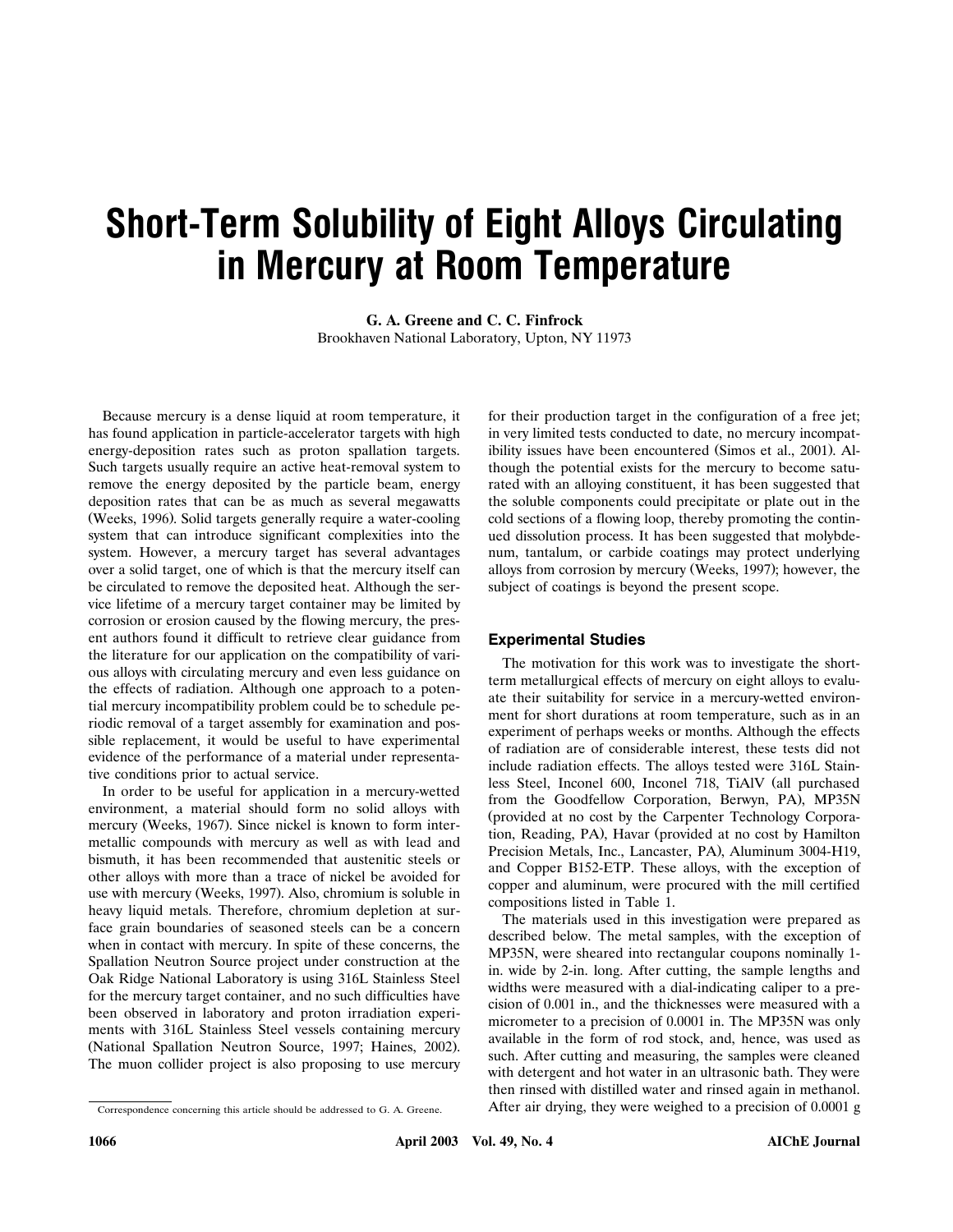**Table 1. Alloy Compositions weight fractions from mill ( certifications)**

|       | Alloy                  |         |                   |       |       |                |             |           |  |
|-------|------------------------|---------|-------------------|-------|-------|----------------|-------------|-----------|--|
|       | 316L                   | Inconel |                   |       |       | Inconel $Al^*$ |             | $Cu*$     |  |
|       | <b>Metal Stainless</b> | 718     | MP35N Havar TiAlV |       |       | 600            |             | 3004 B152 |  |
| Fe    | 0.677                  | 0.185   | 0.010             | 0.191 |       | 0.080          |             |           |  |
| Ni    | 0.130                  | 0.525   | 0.350             | 0.127 |       | 0.760          |             |           |  |
| Cr    | 0.170                  | 0.190   | 0.200             | 0.195 |       | 0.150          |             |           |  |
| Mo    | 0.023                  | 0.030   | 0.100             | 0.022 |       |                |             |           |  |
| Mn    |                        | 0.002   |                   | 0.016 |       | 0.005          | 0.013       |           |  |
| Ti    |                        | 0.009   | 0.010             |       | 0.900 |                |             |           |  |
| Si    |                        | 0.002   |                   |       |       | 0.002          | 0.003       |           |  |
| Al    |                        | 0.005   |                   |       | 0.060 |                | 0.960       |           |  |
| Nb    |                        | 0.052   |                   |       |       |                |             |           |  |
| C     |                        |         |                   | 0.002 |       | 0.001          |             |           |  |
| Co    |                        |         | 0.330             | 0.420 |       |                |             |           |  |
| W     |                        |         |                   | 0.027 |       |                |             |           |  |
| V     |                        |         |                   |       | 0.040 |                |             |           |  |
| Cu    |                        |         |                   |       |       | 0.002          | 0.003 0.999 |           |  |
| Zn    |                        |         |                   |       |       |                | 0.003       |           |  |
| Mg    |                        |         |                   |       |       |                | 0.010       |           |  |
| Other |                        |         |                   |       |       |                | 0.008 0.001 |           |  |

Compositions of copper and aluminum are not certified.

using a Sartorius model BP121S analytical balance. The samples were then stored in glassine envelopes until they were tested.

In order to rotate the metal specimens in mercury, a rotating-disk sample holder was constructed, as shown schematically in Figure 1. The sample holder had an upper support shaft that could be attached to a stirrer motor assembly to provide circular rotation. On the bottom side of the disk were four clamping fixtures to which individual metal samples could be attached. The entire assembly was mounted vertically and the samples were submerged in a beaker of mercury. All the tests were conducted at room temperature. The cylindrical disk was sized to just fit within the ID of the beaker to ensure vertical orientation of the samples without physical interference with the sides of the beaker while at the same time obscuring the free surface of the mercury to minimize the escape of mercury vapors from the beaker. In addition, a layer of water was placed over the mercury to provide for additional suppression of mercury vapors. The mercury that was used in these tests was distilled in order to ensure that there would be no impurities present at the start of the tests. Fresh mercury was used for the 24-h test and the 50-h test to avoid carrying contaminants from the first test to the second test.



**Figure 1. The holder for stirring samples in mercury.**

Exposure of the samples to mercury was conducted in a secondary containment pan within a laboratory fume hood. The stirrer motor was energized to the desired rotation rate and the samples were rotated in a circular motion in roomtemperature mercury for one to two days at 120 rpm  $(\sim 55$ 

|  |  | <b>Table 2. Test Parameters and Results</b> |  |  |
|--|--|---------------------------------------------|--|--|
|--|--|---------------------------------------------|--|--|

| Alloy        | Width<br>(in.) | Height<br>(in.) | Thickness<br>(in.) | Wetted<br>Area<br>$\rm (cm^2)$ | $M_{\cdot}$<br>(g) | M.<br>(g) | $\Delta M$<br>(g) | Time<br>(h) | Density<br>$(g/cm^3)$ | Mass-Transfer<br>Rate<br>$\mu$ g/cm <sup>2</sup> ·h) | Recession<br>Rate<br>$\mu$ m/h) |
|--------------|----------------|-----------------|--------------------|--------------------------------|--------------------|-----------|-------------------|-------------|-----------------------|------------------------------------------------------|---------------------------------|
| Inconel 718  | 0.677          | .368            | 0.0054             | 12.066                         | 0.9976             | 0.9976    | 0.0000            | 50          | 8.19                  |                                                      | $\overline{0}$                  |
| 316L SS      | 0.995          | .368            | 0.0080             | 17.751                         | 2.0553             | 2.0553    | 0.0000            | 50          | 8.03                  |                                                      | $\Omega$                        |
| <b>TiAlV</b> | 0.875          | .368            | 0.0131             | 15.746                         | 1.4469             | 1.4469    | 0.0000            | 50          | 4.42                  |                                                      | $\Omega$                        |
| $MP35N^*$    |                |                 |                    | 7.344                          | 23.8589            | 23.8589   | 0.0000            | 24          | 8.43                  |                                                      | $\overline{0}$                  |
| Inconel 600  | 0.995          | 1.620           | 0.0078             | 21.007                         | 2.1240             | 2.1240    | 0.0000            | 24          | 8.42                  |                                                      | $\mathbf{0}$                    |
| Havar        | 1.003          | 1.368           | 0.0051             | 17.823                         | 1.4276             | 1.4224    | 0.0052            | 50          | 8.30                  | 5.8                                                  | 0.007                           |
| Aluminum     | 1.010          | 1.620           | 0.0487             | 22.442                         | 4.2221             | 3.4206    | 0.8015            | 24          | 2.71                  | 1488.1                                               | 5.49                            |
| Copper       | 0.830          | 1.620           | 0.0098             | 17.603                         | 2.3496             | 1.8287    | 0.5209            | 24          | 8.95                  | 1233.0                                               | 1.38                            |

\*Dimensions listed are mercury-wetted dimensions.

\*\*MP35N was in the form of rod stock.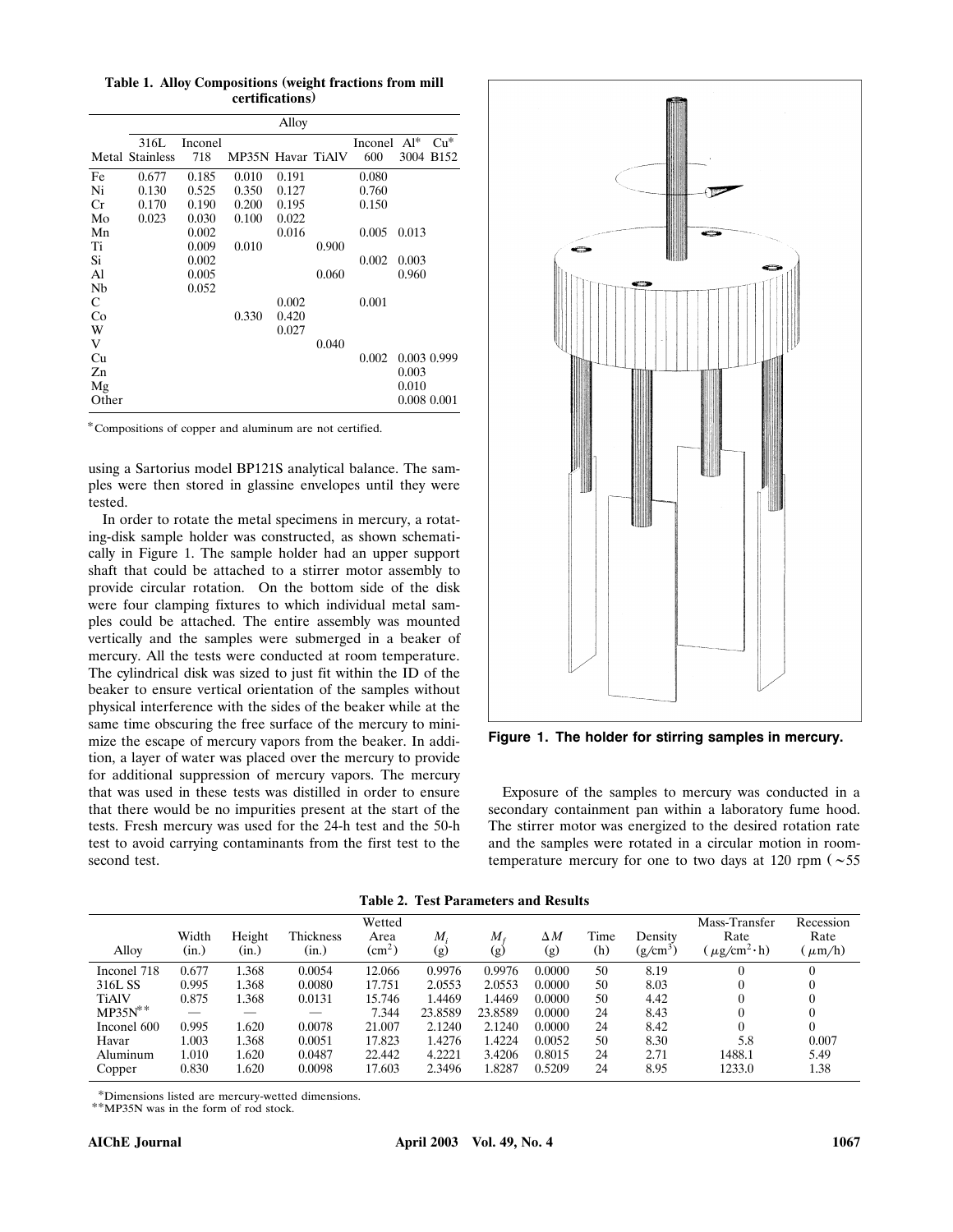$cm/s$ ). Upon removal from the mercury bath at the conclusion of the tests, it was clearly evident that the copper and aluminum samples were wetted by the mercury over their entire submerged surfaces. The other six metals, however, were not wetted by the mercury and were able to be returned to a shiny condition simply by wiping their surfaces with a swab. The mass of each sample was measured after the mercury exposure to evaluate the effect of the mercury on the alloy. To make the posttest mass measurements, those samples that were compatible with nitric acid were briefly rinsed in 8N nitric acid, washed in water and alcohol, and then dried. This was not possible for the aluminum and copper samples, which had to be cleaned prior to the posttest measurements by mechanical methods. An immersion line that was visible on all of the samples after exposure to the mercury was used to indicate the depth of immersion; a dial-indicating caliper was used to measure from this line to the bottom of the sample to determine the sample's mercury-wetted height. Since these tests were intended to be engineering tests, no metallurgical examinations were conducted.

## **Discussion of Results**

The test parameters and results for the eight alloys tested are listed in Table 2. The 316L Stainless Steel sample, both Inconel samples, and the MP35N sample all exhibited no change in mass over the duration of their respective tests. The only visible evidence of immersion of the samples after cleaning was a barely perceptible immersion line that coincided with the mercury/water interface. This result is consistent with the guidance in Callahan (1985) for 316L Stainless Steel, Inconel, and an alloy of similar composition to MP35N. The results for copper and aluminum were also consistent with the guidance in Callahan (1985). As expected, the copper and aluminum samples both exhibited significant mass loss, at rates of 1233.0  $\mu$ g/cm<sup>2</sup>h, and 1488.1  $\mu$ g/cm<sup>2</sup>h, respectively. The aluminum sample lost approximately 19% of its mass, while the copper sample lost 22% of its mass during their 24-h exposure. These results support the well-known fact that aluminum and copper are both unsuitable for use with mercury.

It was suspected by the authors that the TiAlV alloy might be unsuitable for use in mercury since Callahan (1985) lists titanium and aluminum as incompatible with mercury (see Table 1). However, the sample that was tested exhibited no mass loss for its 50-h immersion, and exhibited no visible signs of metallurgical attack on its surface. From the measured gravimetric data and visual observations, there was no indication that TiAlV alloy performed any differently than the 316L Stainless Steel sample, the Inconel samples or the MP35N sample. A slight mass loss of 5.2 mg was measured in the Havar sample, which represented a 0.36% mass loss over 50 h. This represents a mass loss rate of 5.8  $\mu$ g/cm<sup>2</sup>h. Careful review of the mass measurements for this sample convinced the authors that this mass loss, although unexpected, was real. The authors believe that a machining burr may have been dislodged after initial weighing and resulted in the unexplained mass loss, because no surface corrosion was visible by microscopic examination after cleaning.

Pawel et al. (2001) reported on mass-transfer studies with 316L Stainless Steel and alloy 718 in flowing mercury in ther-

mal convection loops. They measured the mass loss of numerous test coupons after exposure to flowing mercury at temperatures between  $250$  and  $310^{\circ}$ C for up to  $5000$  h. Surface depletion of chromium and nickel from the 316L Stainless Steel coupons was confirmed in these tests; however, no surface corrosion was measured for alloy 718, presumably because the surface was not wetted by mercury. The authors concluded that surface wetting was a necessary condition for metallurgical attack by mercury. For the 316L Stainless Steel coupons that did erode due to the mercury, average surface recession rates in the range  $4 \times 10^{-4} \mu$ m/h to  $5 \times 10^{-3} \mu$ m/h were reported. Extrapolation of these rates to the conditions for the present experiments (assuming the following parameters: surface area = 20 cm<sup>2</sup>, duration = 50 h, density = 8  $g/cm<sup>3</sup>$ ), suggests that mass losses in the range 3 mg to 40 mg should have been measured. Differential mass measurements in this range, although easily measurable, were not measured in the present experiments (copper and aluminum are not under consideration here), reinforcing the conclusion that the six alloys tested in this study were immune to metallurgical attack even in flowing mercury at room temperature, in agreement with the observations of Pawel et al. that the cutoff temperature for metallurgical attack on 316L Stainless Steel is above 250°C.

## **Conclusions and Recommendations**

The parameters and results for these tests are listed in Table 2. Although the copper and aluminum experienced considerable mass loss due to dissolution in the mercury as expected, the other six alloys performed well. Five of the six alloys exhibited no mass loss; only Havar experienced any mass loss, and even that was insignificant and not believed to be the result of corrosion by mercury. These six alloys demonstrated satisfactory performance in room temperature mercury for short-duration service. The following conclusions and recommendations are made:

 The reported results should be considered strictly valid for the conditions of these tests only, and extrapolation of the reported performance to radiation environments, longterm mercury service, or elevated temperatures is not recommended.

 Other metals such as beryllium, titanium, and ferritic steels should be studied in future mercury-compatibility investigations, as should epoxies, elastomers, and refractories.

• Investigations of the effects of coatings on mercury erosion and corrosion would be useful, especially coatings of molybdenum and tantalum. Carbide coatings that can improve corrosion and erosion resistance are particularly attractive.

• Studies in radiation environments would be necessary before performance in mercury-wetted radiation environments could be assessed. Life-cycle tests for durations approximating expected service lifetimes in circulating mercury are recommended.

 Metallurgical evaluations of the mercury-wetted surfaces would be useful to identify the depletion of specific elements to distinguish between erosion and corrosion. Such examinations would help to identify the mechanisms of corrosion.

 Materials are now finding application in mercury-wetted environments where they not only must resist chemical solu